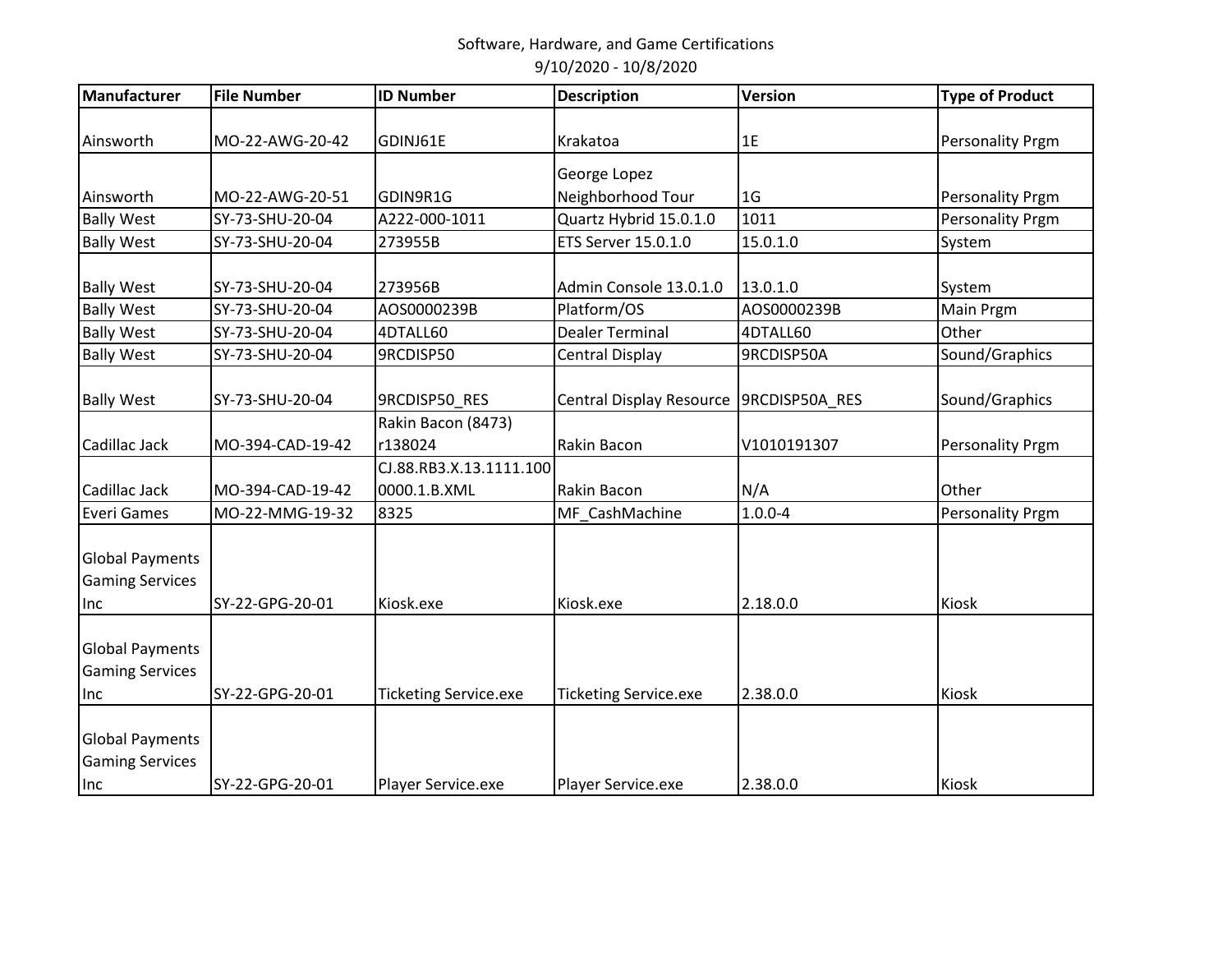| <b>Global Payments</b> |                 |                        |                              |                         |                         |
|------------------------|-----------------|------------------------|------------------------------|-------------------------|-------------------------|
| <b>Gaming Services</b> |                 |                        |                              |                         |                         |
| Inc                    | SY-22-GPG-20-01 | Portal Web Site.dll    | <b>Kiosk Server</b>          | 2.13.0.0                | Kiosk                   |
|                        |                 |                        |                              |                         |                         |
| <b>Global Payments</b> |                 |                        |                              |                         |                         |
| <b>Gaming Services</b> |                 |                        |                              |                         |                         |
| Inc                    | SY-22-GPG-20-01 | Client Web Service.dll | N/A                          | 1.8.0.0                 | Kiosk                   |
| <b>IGT</b>             | MO-73-IGT-20-60 | 96499830               | <b>DYNASTY ROULETTE</b>      | N/A                     |                         |
|                        |                 |                        | <b>FORTUNE COIN BOOST</b>    |                         |                         |
|                        |                 |                        | PEAKSLANT49 LED SIGN         |                         |                         |
| <b>IGT</b>             | MO-73-IGT-20-68 | <b>UCGS262A2</b>       | <b>CONTROLLER</b>            | N/A                     | Other                   |
| <b>IGT</b>             | MO-85-IGT-20-10 | GAME020001F0YM02       | Lucky Buddha                 | <b>Ascent Game Pkge</b> | Personality Prgm        |
| <b>IGT</b>             | MO-85-IGT-20-10 | GI020001F0YM002        | Lucky Buddha                 | <b>Ascent Install</b>   | Installer               |
|                        |                 |                        |                              |                         |                         |
|                        |                 |                        | Spin-Ferno Tournament        |                         |                         |
| <b>IGT</b>             | MO-73-IGT-20-74 | GAME020003BBFD02       | Burnie's Beach Bash v5       | <b>Ascent Game Pkge</b> | <b>Personality Prgm</b> |
|                        |                 |                        |                              |                         |                         |
|                        |                 |                        | Spin-Ferno Tournament        |                         |                         |
| <b>IGT</b>             | MO-73-IGT-20-74 | GI020003BBFD002        | Burnie's Beach Bash v5       | <b>Ascent Install</b>   | Installer               |
| <b>IGT</b>             | MO-22-IGT-20-77 | GAME020001SOFM01       | Secrets of the Forest        | <b>Ascent Game Pkge</b> | <b>Personality Prgm</b> |
| <b>IGT</b>             | MO-22-IGT-20-77 | GI020001SOFM001        | Secrets of the Forest        | <b>Ascent Install</b>   | Installer               |
| <b>IGT</b>             | MO-73-IGT-20-77 | GAME020009D2HM01       | Golden Rose                  | <b>Ascent Game Pkge</b> | <b>Personality Prgm</b> |
| <b>IGT</b>             | MO-73-IGT-20-77 | GI020009D2HM001        | Golden Rose                  | <b>Ascent Install</b>   | Installer               |
| <b>IGT</b>             | MO-73-IGT-20-78 | GAME020T01THDK02       | <b>Triple Hand Blackjack</b> | <b>Ascent Game Pkge</b> | <b>Personality Prgm</b> |
|                        |                 |                        |                              |                         |                         |
|                        |                 |                        | <b>TRIPLE HAND BLACKJACK</b> |                         |                         |
| <b>IGT</b>             | MO-73-IGT-20-78 | ASCENT020000LDY03      | W/RNG (DYNASTY)              | N/A                     | Main Prgm               |
| <b>IGT</b>             | MO-73-IGT-20-78 | GI020T01THDK002        | <b>Triple Hand Blackjack</b> | <b>Ascent Install</b>   | Installer               |
|                        |                 |                        |                              |                         |                         |
|                        |                 |                        | TRIPLE HAND BLACKJACK        |                         |                         |
| <b>IGT</b>             | MO-73-IGT-20-78 | <b>UCG0231B1</b>       | W/RNG (DYNASTY)              | N/A                     | Other                   |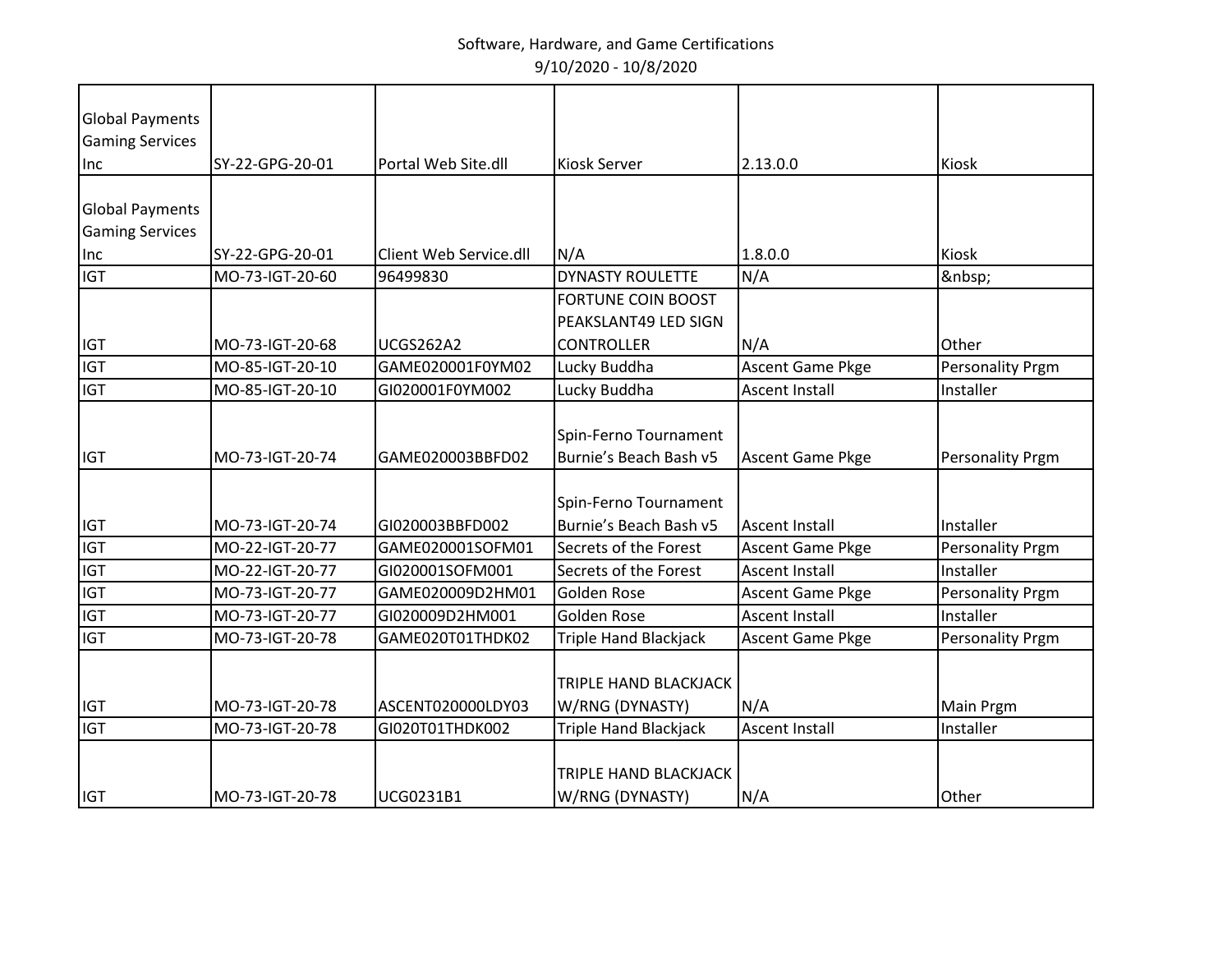|            |                 |                  | <b>TRIPLE HAND BLACKJACK</b>              |                         |                         |
|------------|-----------------|------------------|-------------------------------------------|-------------------------|-------------------------|
| <b>IGT</b> | MO-73-IGT-20-78 | AI020000LDY03    | W/RNG (DYNASTY)                           | <b>Ascent Install</b>   | Installer               |
| <b>IGT</b> | MO-73-IGT-20-79 | GAME020T01LHBK02 | <b>Baccarat</b>                           | <b>Ascent Game Pkge</b> | <b>Personality Prgm</b> |
|            |                 |                  | <b>BACCARAT W/RNG</b>                     |                         |                         |
| <b>IGT</b> | MO-73-IGT-20-79 | UCG0211B1        | (DYNASTY)                                 | N/A                     | Other                   |
| <b>IGT</b> | MO-73-IGT-20-79 | GI020T01LHBK002  | <b>Baccarat</b>                           | <b>Ascent Install</b>   | Installer               |
| <b>IGT</b> | MO-73-IGT-20-80 | GAME020T01DR0K02 | <b>Dynasty Roulette</b>                   | <b>Ascent Game Pkge</b> | <b>Personality Prgm</b> |
|            |                 |                  | <b>DYNASTY ROULETTE 0-</b>                |                         |                         |
| <b>IGT</b> | MO-73-IGT-20-80 | UCG0180D1        | 000                                       | N/A                     | Other                   |
| <b>IGT</b> | MO-73-IGT-20-80 | GI020T01DR0K002  | <b>Dynasty Roulette</b>                   | Ascent Install          | Installer               |
| <b>IGT</b> | MO-73-IGT-20-82 | GAME020009FGSX01 | Lucky Ox                                  | Ascent Game Pkge        | <b>Personality Prgm</b> |
| <b>IGT</b> | MO-73-IGT-20-82 | GI020009FGSX001  | Lucky Ox                                  | <b>Ascent Install</b>   | Installer               |
|            |                 |                  | Fortune Link Majestic                     |                         |                         |
| <b>IGT</b> | MO-73-IGT-20-84 | GI020005FLLN001  | Fortune                                   | <b>Ascent Install</b>   | Installer               |
|            |                 |                  | Fortune Link Majestic                     |                         |                         |
| <b>IGT</b> | MO-73-IGT-20-84 | GAME020005FLLN01 | Fortune                                   | <b>Ascent Game Pkge</b> | <b>Personality Prgm</b> |
|            |                 |                  | <b>4K DRAGON LIGHTS PEAK</b>              |                         |                         |
| <b>IGT</b> | MO-73-IGT-20-85 | <b>UCGS263A1</b> | 49 360 LCD/LED                            | N/A                     | Other                   |
|            |                 |                  | Fortune Link Fortune De                   |                         |                         |
| <b>IGT</b> | MO-73-IGT-20-87 | GAME020005FLON01 | La Noche                                  | <b>Ascent Game Pkge</b> | <b>Personality Prgm</b> |
|            |                 |                  | Fortune Link Fortune De                   |                         |                         |
| <b>IGT</b> | MO-73-IGT-20-87 | GI020005FLON001  | La Noche                                  | <b>Ascent Install</b>   | Installer               |
|            |                 |                  | MON ASSY, 26.5IN, SQR                     |                         |                         |
| <b>IGT</b> | MO-22-IGT-20-79 | 699807XX         | <b>VID TPPR, KTK</b>                      | N/A                     | Hardware                |
|            |                 |                  |                                           |                         |                         |
|            |                 |                  | Wheel of Fortune                          |                         |                         |
| <b>IGT</b> | MO-73-IGT-20-95 | GAME020009WMLP01 | Mystery Link Lucky Lotus Ascent Game Pkge |                         | <b>Personality Prgm</b> |
|            |                 |                  |                                           |                         |                         |
|            |                 |                  | Wheel of Fortune                          |                         |                         |
| <b>IGT</b> | MO-73-IGT-20-95 | GI020009WMLP001  | Mystery Link Lucky Lotus Ascent Install   |                         | Installer               |
|            |                 |                  | Wheel of Fortune                          |                         |                         |
|            |                 |                  | <b>Mystery Link Lucky Lotus</b>           |                         |                         |
| <b>IGT</b> | MO-73-IGT-20-95 | <b>UCGS242A1</b> | Sign                                      | N/A                     | Other                   |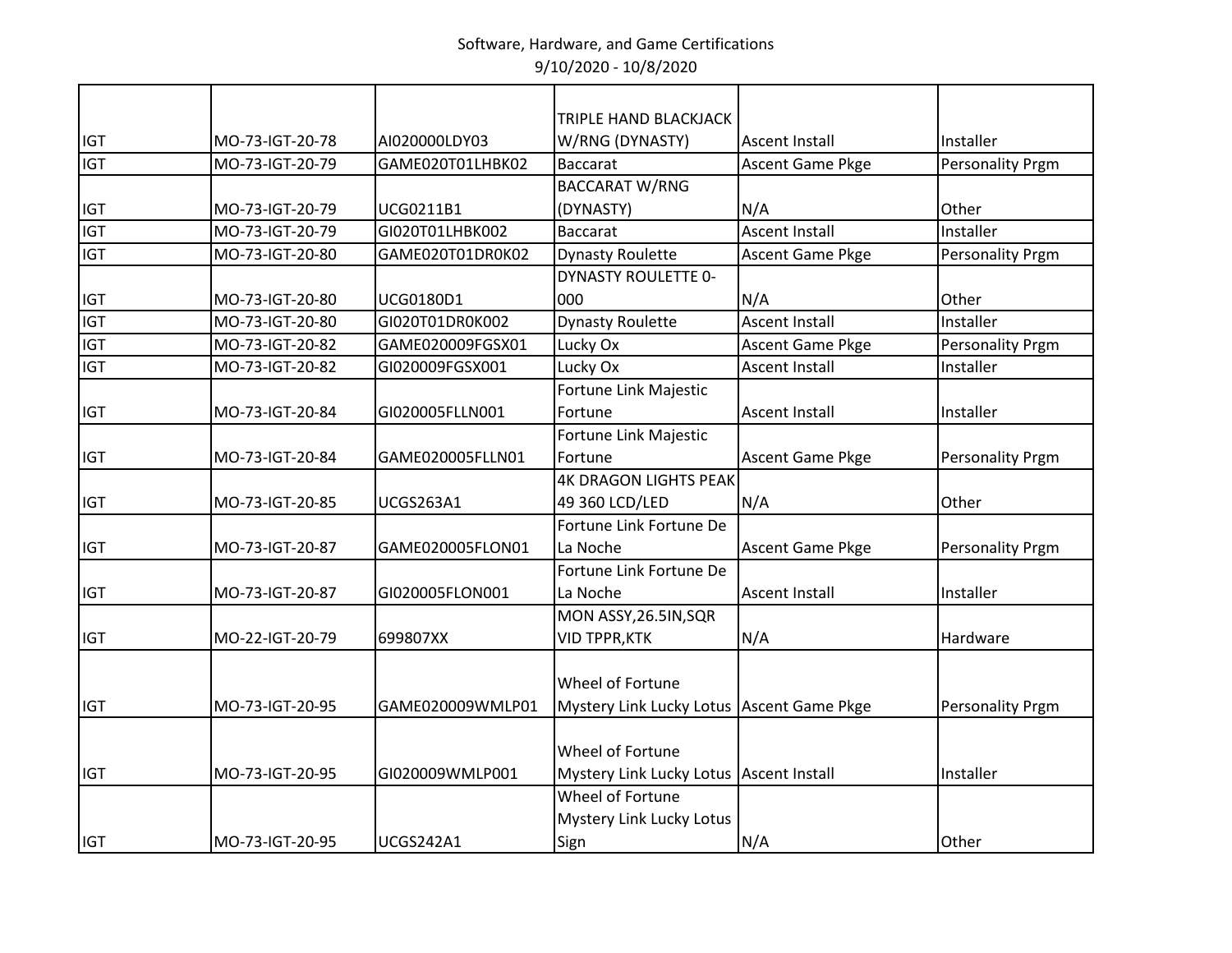| Interblock      | <b>INTB10731MD</b> | N/A                   | n/a                     | Universal Cabinet Slant Top Cabinet |                         |
|-----------------|--------------------|-----------------------|-------------------------|-------------------------------------|-------------------------|
| Konami          | KGI12491MD         | Synkros               | v3.24.9.120             | Synkros                             | System                  |
| Konami          | PA-73-KON-19-03    | Dimension 49J KGP-1   | Dimension 49J           | KGP-1                               | Machine                 |
|                 |                    | Dimension Dual27 KGP- |                         |                                     |                         |
| Konami          | PA-73-KON-19-04    | 1                     | <b>Dimension Dual27</b> | KGP-1                               | Machine                 |
| Konami          | PA-73-KON-19-03    | 530790                | N/A                     | N/A                                 | Hardware                |
| Konami          | PA-73-KON-19-03    | 530796                | N/A                     | N/A                                 | Hardware                |
| Konami          | PA-73-KON-19-03    | 530797                | N/A                     | N/A                                 | Hardware                |
| Konami          | PA-73-KON-19-03    | 530798                | N/A                     | N/A                                 | Hardware                |
| Konami          | PA-73-KON-19-03    | 530799                | N/A                     | N/A                                 | Hardware                |
| Konami          | PA-73-KON-19-03    | 530805                | N/A                     | N/A                                 | Hardware                |
| Konami          | PA-73-KON-19-03    | 530806                | N/A                     | N/A                                 | Hardware                |
| Konami          | PA-73-KON-19-03    | 311195                | N/A                     | N/A                                 | Hardware                |
| Konami          | PA-73-KON-19-03    | 311206                | N/A                     | N/A                                 | Hardware                |
| Konami          | PA-73-KON-19-04    | 311211                | N/A                     | N/A                                 | Hardware                |
| SDS             | SY-73-SDS-20-01    | ECashEngineEJB.jar    | N/A                     | N/A                                 | System                  |
| SDS             | SY-73-SDS-20-01    | FloorServer.bar       | N/A                     | N/A                                 | System                  |
|                 |                    | MESSAGINGENGINEEJB.J  |                         |                                     |                         |
| SDS             | SY-73-SDS-20-08    | <b>AR</b>             | SDS 13.2.0 SP15 EP1     | 13.2.0 SP15 EP1                     |                         |
|                 |                    | ACCOUNTINGENGINEEJB   |                         |                                     |                         |
| SDS             | SY-73-SDS-20-08    | .JAR                  | N/A                     | 13.2.0 SP15 EP1                     | System                  |
| <b>SDS</b>      | SY-73-SDS-20-08    | SLIPSENGINEEJB.JAR    | N/A                     | 13.2.0 SP15 EP1                     | System                  |
|                 |                    | SOFTCOUNTENGINEEJB.J  |                         |                                     |                         |
| SDS             | SY-73-SDS-20-08    | <b>AR</b>             | N/A                     | 13.2.0 SP15 EP1                     | System                  |
|                 |                    | VOUCHERENGINEEJB.JA   |                         |                                     |                         |
| SDS             | SY-73-SDS-20-08    | $\mathsf R$           | N/A                     | 13.2.0 SP15 EP1                     | System                  |
| SDS             | SY-73-SDS-19-21    | <b>Apps</b>           | iVIEW 24.02.01          | IIVDX24000A0201 5                   | System                  |
| <b>SDS</b>      | SY-73-SDS-19-22    | 1503172 REV F         | Mastercom 400           | 1503172 REV F                       | Hardware                |
| SG Gaming, Inc. |                    |                       |                         |                                     |                         |
| f/k/a Bally     |                    |                       | Money Link The Great    |                                     |                         |
| Gaming, Inc.    | MO-73-BAL-20-105   | A468-000-1000         | Immortals               | 1000                                | <b>Personality Prgm</b> |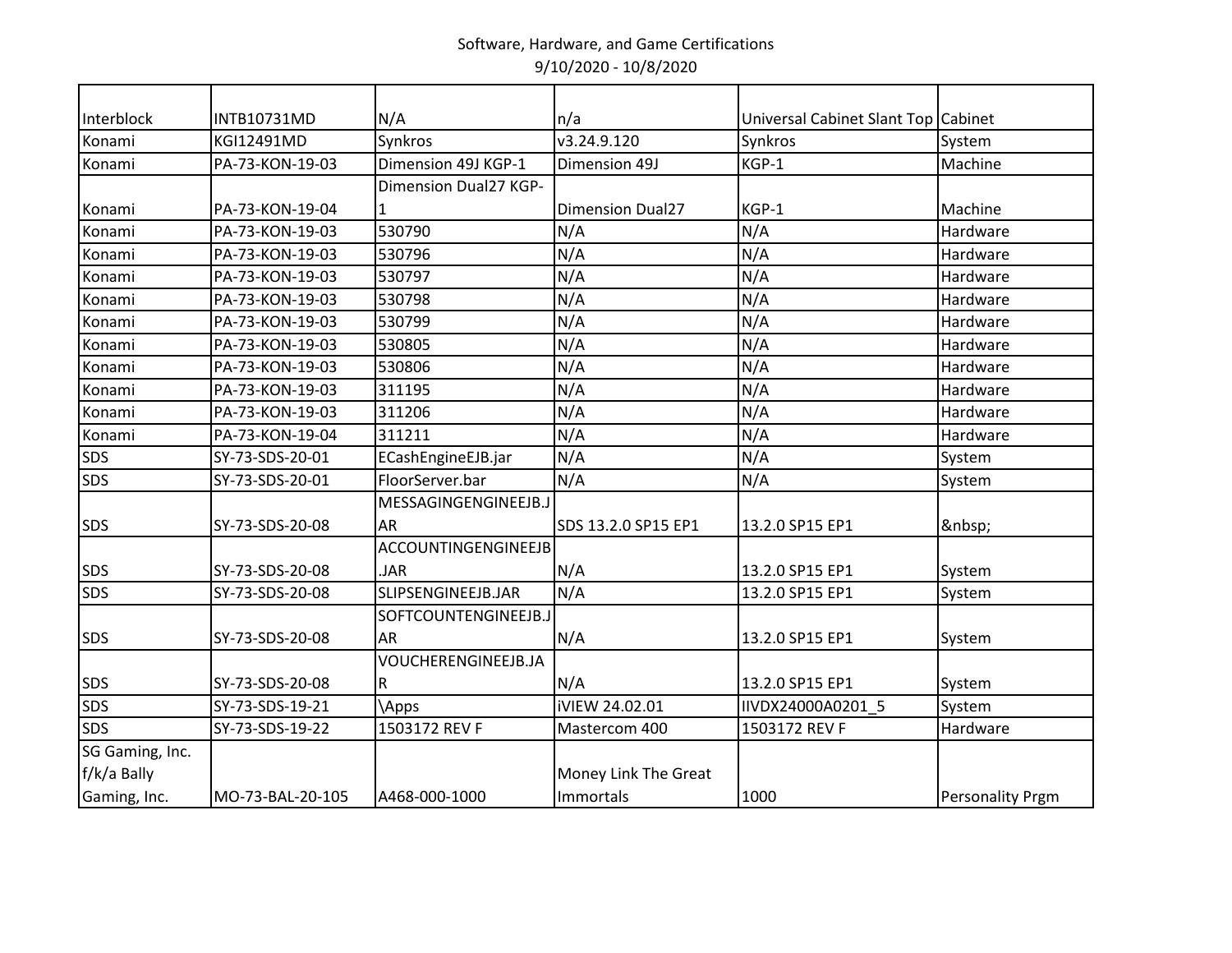| SG Gaming, Inc.<br>f/k/a Bally |                  |                |                                 |      |                         |
|--------------------------------|------------------|----------------|---------------------------------|------|-------------------------|
| Gaming, Inc.                   | MO-73-BAL-20-106 | IA469-000-1000 | Money Link Gifts of Odin   1000 |      | <b>Personality Prgm</b> |
| SG Gaming, Inc.                |                  |                |                                 |      |                         |
| f/k/a Bally                    |                  |                | Invaders Attack From            |      |                         |
| Gaming, Inc.                   | MO-73-BAL-20-117 | IA1F7-000-1050 | The Planet Moolah               | 1050 | <b>Personality Prgm</b> |
| SG Gaming, Inc.                |                  |                |                                 |      |                         |
| f/k/a Bally                    |                  |                | Invaders Attack From            |      |                         |
| Gaming, Inc.                   | MO-73-BAL-20-118 | A25D-000-1040  | The Planet Moolah               | 1040 | <b>Personality Prgm</b> |

# **REVOCATIONS**

| Approved             | <b>Revoked</b>   | <b>Software</b>                      | <b>Game Theme</b>                                         | Days to Replace |
|----------------------|------------------|--------------------------------------|-----------------------------------------------------------|-----------------|
| MO-73-BAL-20-        | MO-73-BAL-19-148 | A25D-000-1030                        | <b>Invaders Attack From</b>                               |                 |
| 118                  |                  |                                      | Planet Moolah <sup>®</sup>                                | 30 days         |
| SY-73-ARI-20-07      | SY-73-ARI-19-55  | Floorlogix                           | N/A                                                       | 45 days         |
| SY-73-ARI-20-07      | SY-73-ARI-19-15  | FloorLogix                           | N/A                                                       | 45 days         |
| No Replacement       | MO-73-ARI-18-61  | 1.01-66151                           | Gold                                                      | 90 days         |
| SY-73-ARI-20-07      | SY-73-ARI-19-24  | Floorlogix                           | N/A                                                       | 45 days         |
| No Replacement       | MO-22-IGT-20-49  | GAME020001SHAD02,<br>GI020001SHAD002 | <b>Shockwave Poker</b>                                    | 30 days         |
| No Replacement       | MO-22-IGT-19-62  | GAME020001KILM02                     | Kilimanjaro Free Games                                    | non-mandatory   |
| MO-73-BAL-20-<br>117 | MO-73-BAL-19-147 | A1F7-000-1040                        | <b>Invaders Attack From</b><br>Planet Moolah <sup>®</sup> | 30 days         |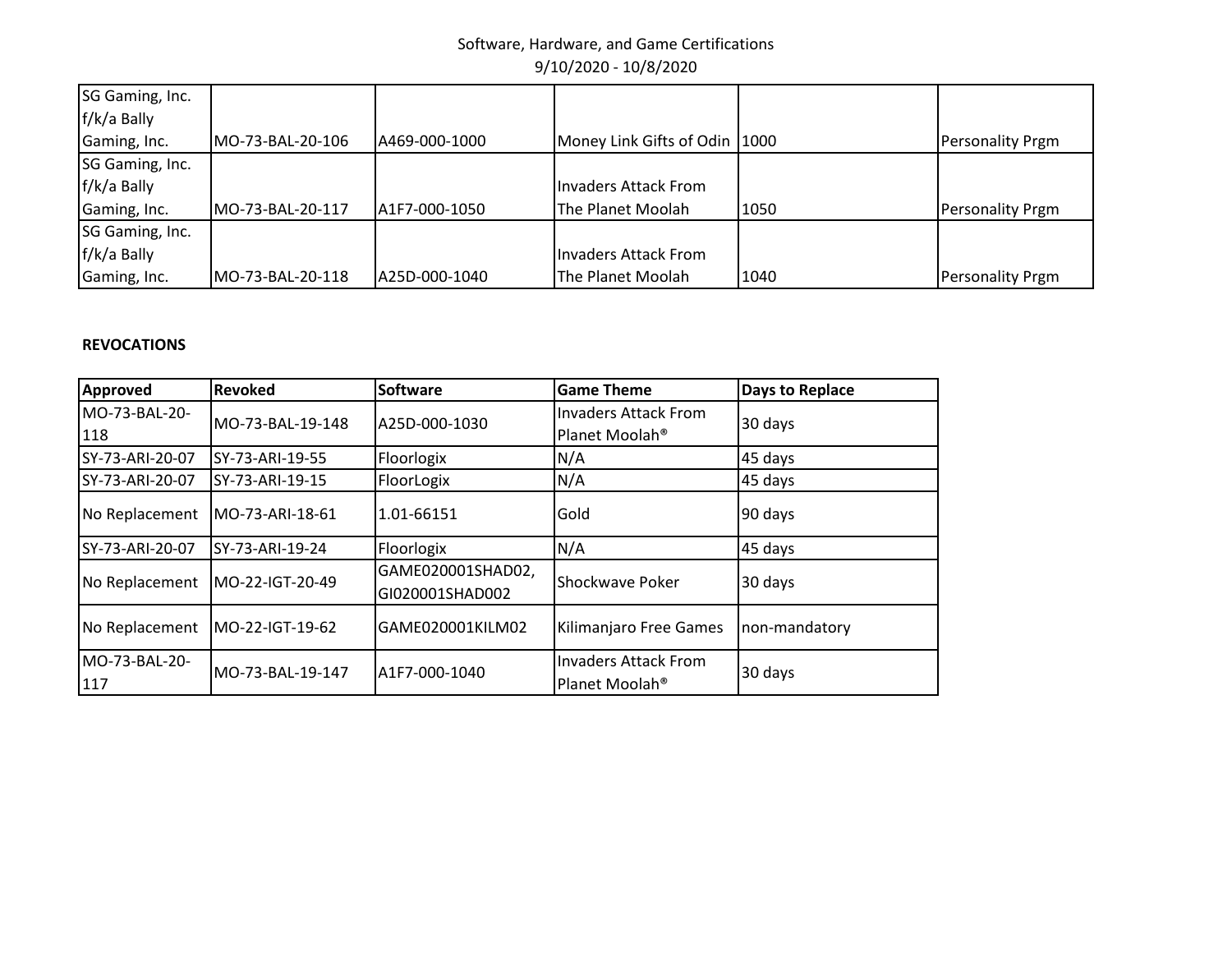#### **INSTANT BINGO**

| Manufacturer | <b>File Number</b> | <b>ID Number</b>   | <b>Version</b> | <b>Description</b>          | <b>Type of Product</b>  |
|--------------|--------------------|--------------------|----------------|-----------------------------|-------------------------|
|              |                    |                    |                | Bayou Bucks 2               |                         |
|              | NA_DIAMND_5148-    | Diamond System and | S435MDAAC-     | • Pandas & Penguins         |                         |
| Diamond      | 00 MO              | Games              | 10.01.20214.01 | • Sweet Home Alabama        | System and Games        |
|              | NA DGE 5178-       | Diamond System and | S435MDAAC-     | <b>Radiant Rubies</b>       |                         |
| Diamond      | 00 MO              | Games              | 10.01.20240.01 |                             | System and Games        |
|              | NA DGE 5179-       | Diamond System and | S410MDAAC-     | Irish Gold, Victory Parade, |                         |
| Diamond      | 00_MO              | Games              | 10.01.20235.01 | <b>Wild Treasure</b>        | <b>System and Games</b> |
|              |                    |                    |                | • Chess Master              |                         |
|              |                    |                    |                | • Mayan Sun                 |                         |
|              |                    |                    |                | · Mumbo Gumbo               |                         |
|              |                    |                    |                | • Radiant Rubies            |                         |
|              | NA_DGE_5180-       | Diamond System and | S410MDAAC-     | • Semper Fi                 |                         |
| Diamond      | 00 MO              | Games              | 10.01.20237.01 | • Zunatics                  | System and Games        |
|              |                    |                    |                | <b>Burning Love</b>         |                         |
|              | NA_DGE_5181-       | Diamond System and | S410MDAAC-     | • Fairy Gold                |                         |
| Diamond      | 00_MO              | Games              | 10.01.20237.01 | • Fiesta Grande             | <b>System and Games</b> |
|              |                    |                    |                | • Chess Master              |                         |
|              |                    |                    |                | • Mayan Sun                 |                         |
|              |                    |                    |                | · Mumbo Gumbo               |                         |
|              | NA_DGE_5191-       | Diamond System and | S435MDAAC-S-   | • Semper Fi                 |                         |
| Diamond      | 00 MO              | Games              | 10.01.20209.01 | • Zunatics                  | <b>System and Games</b> |
|              |                    |                    |                | <b>Burning Love</b>         |                         |
|              | NA_DGE_5192-       | Diamond System and | S435MDAAC-     | • Fairy Gold                |                         |
| Diamond      | 00 MO              | Games              | 10.01.20241.01 | • Fiesta Grande             | <b>System and Games</b> |
|              |                    |                    |                | American Dream              |                         |
|              | NA DGE 5193-       | Diamond System and | S410MDAAC-     | • Angel 8's                 |                         |
| Diamond      | 00 MO              | Games              | 10.01.20235.01 | • Devil 7's                 | <b>System and Games</b> |